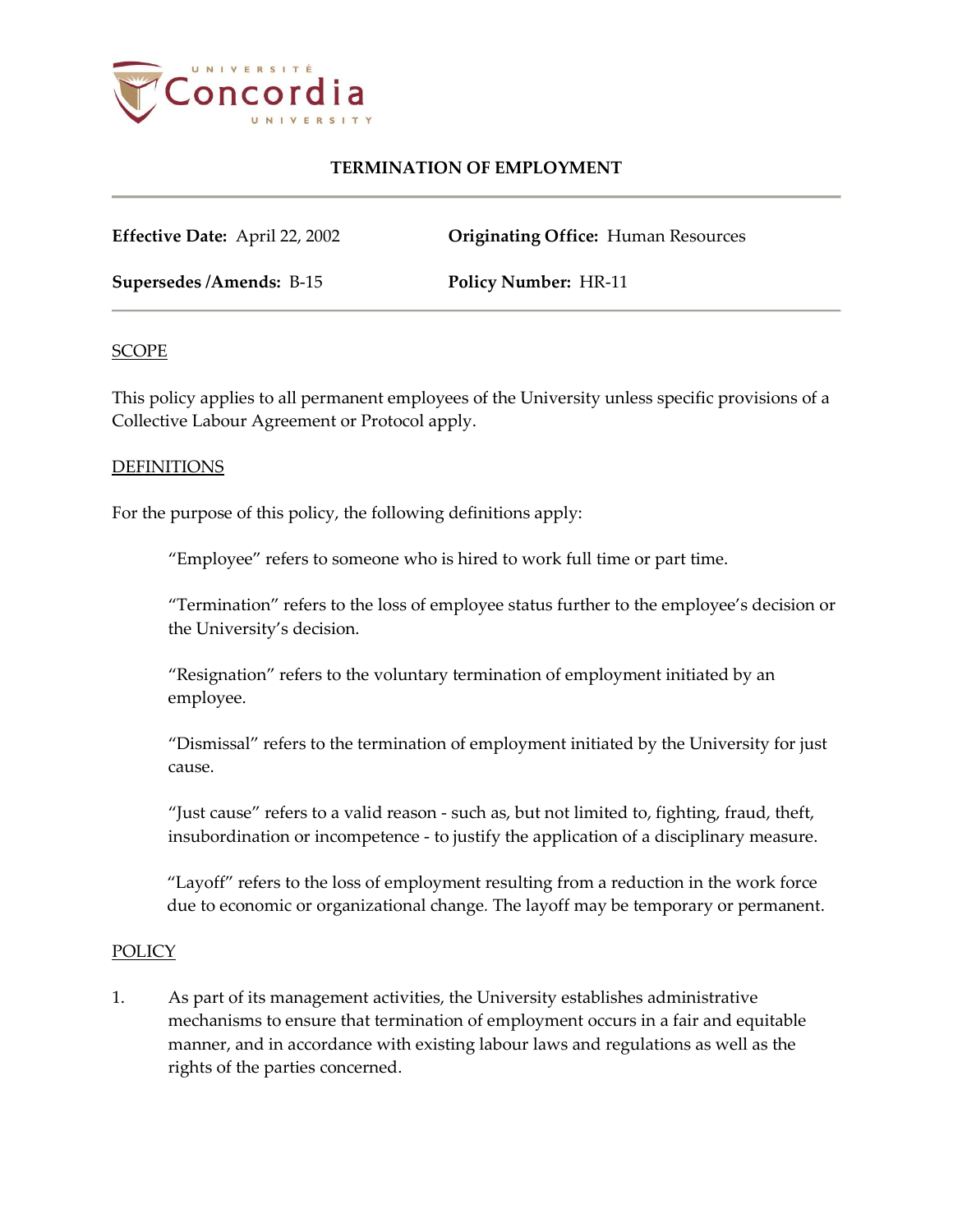

### Page **2** of **4**

### **Resignation**

2. Employees who resign from their positions are expected to provide the University with at least two (2) weeks notice and preferably, four (4) weeks.

### **Dismissal**

- 3. The dismissal of an employee is a serious matter which must be handled according to the instructions of Human Resources. All Department Heads have the authority to dismiss an employee provided they have consulted with the relevant Vice-President and with Human Resources.
- 4. The employee who is terminated may, if he so desires, discuss his case with his immediate supervisor, his Department Head or the Executive Director of Human Resources or his representative.
- 5. The period of notice to be given to the employee for reasons other than those specified as grounds for dismissal is specified in paragraph 5 below.
- 6. "Pay in lieu of notice" may be used.

### Layoff

7. The University reserves the right to layoff or terminate the employment of employees whose services are no longer required as a result of economic or organizational change; the University will provide advance notice as follows, depending upon the years of continuous service of the employee:

| Length of service                                        | notice           |
|----------------------------------------------------------|------------------|
| from three $(3)$ months to one $(1)$ year                | one $(1)$ week   |
| more than one $(1)$ year but less than five $(5)$ years  | two (2) weeks    |
| more than five $(5)$ year but less than ten $(10)$ years | four $(4)$ weeks |
| more than ten $(10)$ years                               | eight (8) weeks  |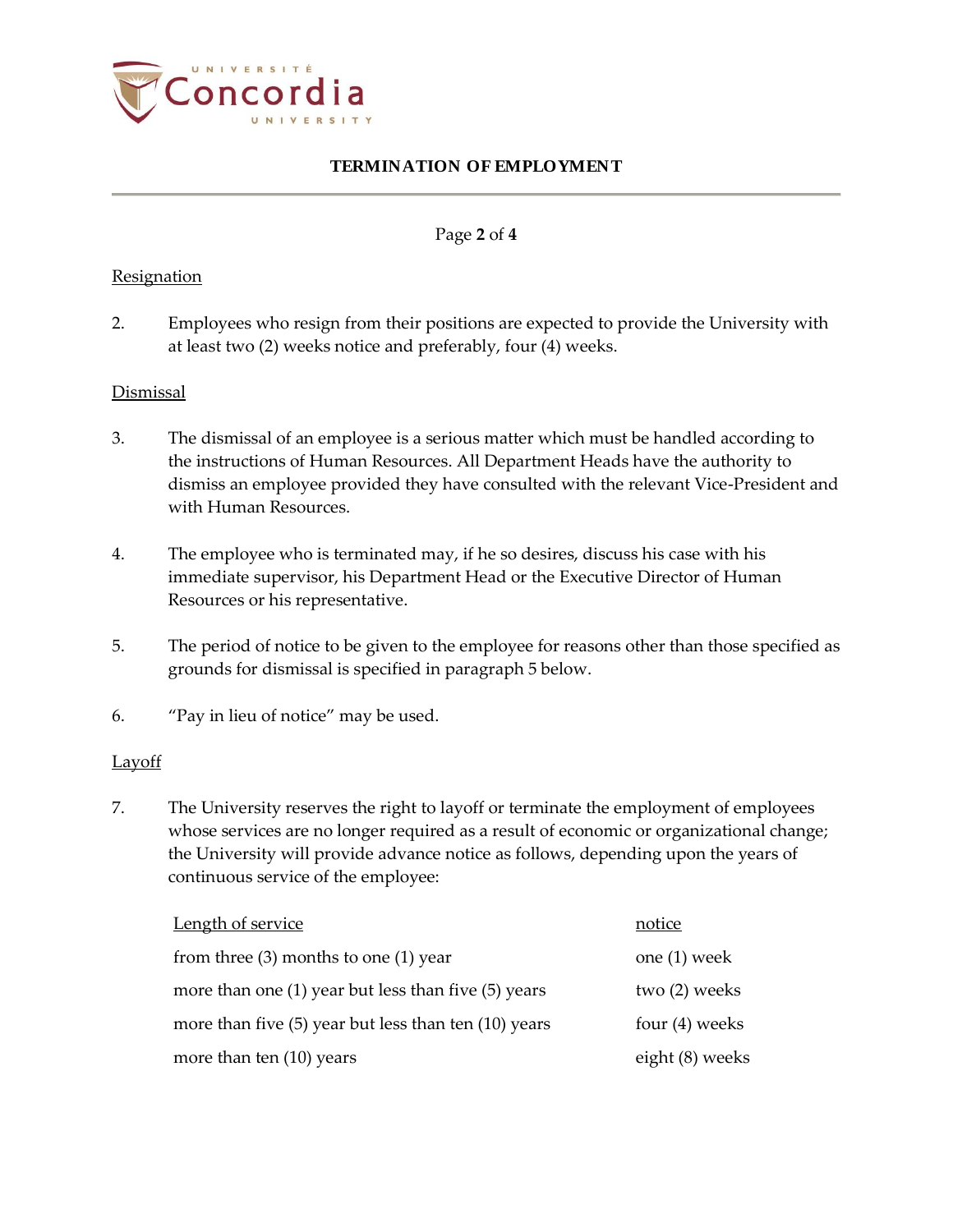

### Page **3** of **4**

8. Pay in lieu of notice may be used.

### Severance pay

9. In the case of a permanent cessation of employment, a permanent employee may be provided with severance pay established according to the criteria defined by Human Resources. Such severance pay must be discussed with Human Resources prior to any discussion with the employee.

### Vacation entitlement

- 10. All employees terminating their employment with the University receive payment in lieu of vacation for the appropriate portion of the following year's vacation entitlement earned from June 1<sup>st</sup> to the termination date as follows:
	- a. Vacation entitlement of 20 days or less: 8% of gross earnings.
	- b. Vacation entitlement of 22 days and more: 8.8% of gross earnings.
	- c. Vacation entitlement of 25 days and more: 10% of gross earnings.

#### Pension and Benefits

11. Employees who leave the University must consult the Compensation and Benefits Unit of Human Resources concerning the options available to them regarding pension and other benefits.

#### Termination clearance

- 12. It is the responsibility of the immediate supervisor to ensure that the employee terminating his employment returns all of the University's assets such as keys, employee card, laptop computer etc.
- 13. The final pay cheque of an employee terminating his employment with the University is released upon submission of the Notice of Termination form by the supervisor to Human Resources.